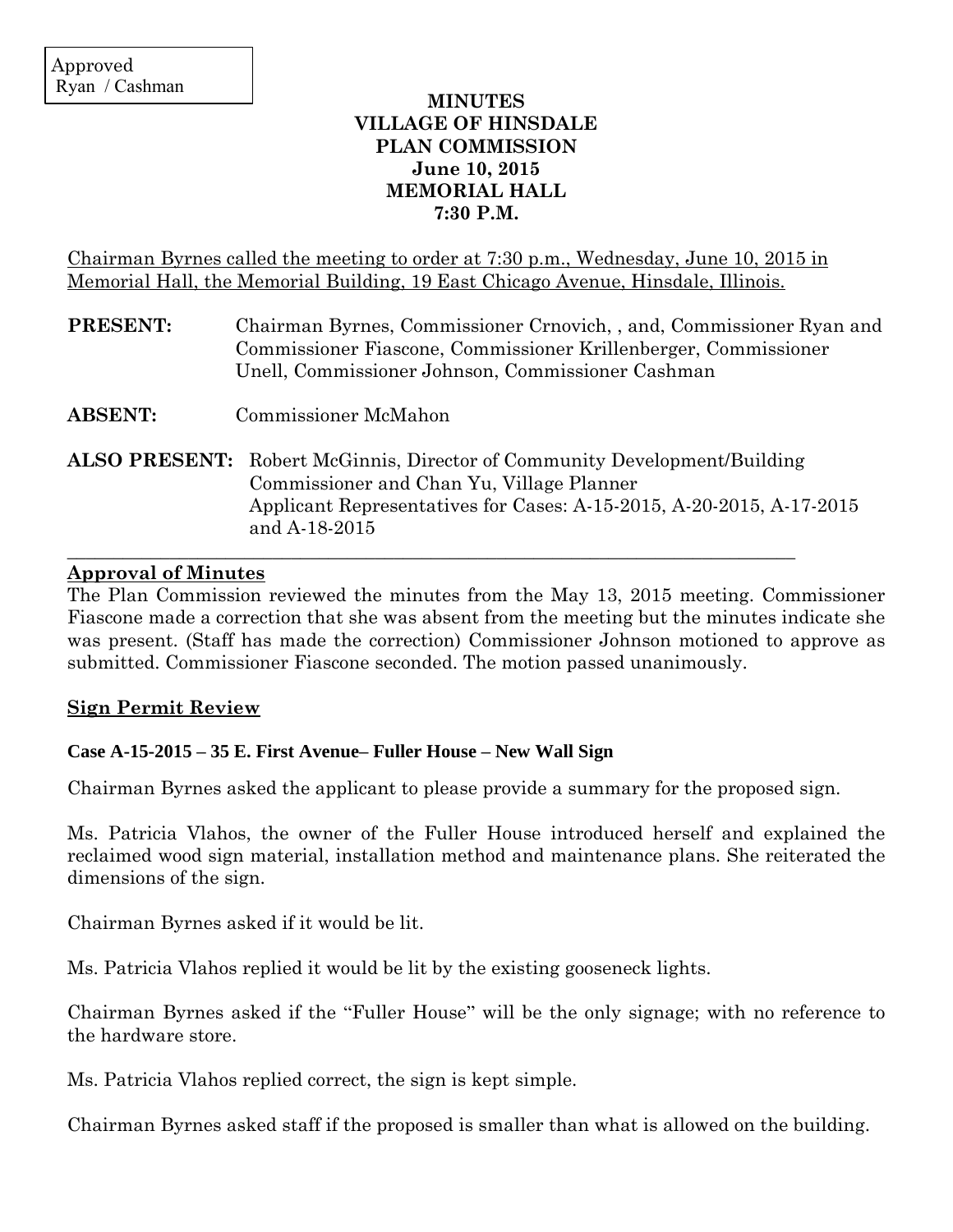Chan Yu, Village Planner replied yes.

Chairman Byrnes asked the rest of the Commissioners if the sign could be smaller.

General support for the sign, as proposed, was in response to Chairman Byrnes question.

Chairman Byrnes asked if there is a motion to approve the proposed sign as presented.

Commissioner Cashman motioned to approve. Commissioner Fiascone seconded. The motion passed unanimously.

# **Site Plan and Final Plat Review**

# **Case A-17-2015 – 543 N. Madison St. – McNaughton Development Inc. – Site Plan and Tentative/Final Plat (Subdivision)**

Chairman Byrnes introduced the next item of the agenda.

John Barry, the Engineer on behalf of the applicant introduced himself and the proposed subdivision application. He explained the 2 lots will conform to the Zoning code and that the engineering plans have been submitted and are being reviewed by Village.

Chairman Byrnes explained that this case is similar to the Weekly Homes application for site plan and plat of subdivision. He also explained that staff is reviewing the plans, and how they can save a few trees during the tree analysis.

Commissioner Crnovich expressed support because: it is a good fit for the location and for not possibly subdividing for 3 or 4 lots.

Chairman Byrnes asked about the storm water detention on the corner of the lot.

John Barry showed the location, as indicated by the outline on the plan.

Commissioner Cashman asked about the proposed entrance locations.

John Barry explained both homes will have access via Madison Street.

Chairman Byrnes asked for a motion to approve the site plan as submitted.

Commissioner Johnson motioned to approve. Commissioner Crnovich seconded. The motion passed unanimously.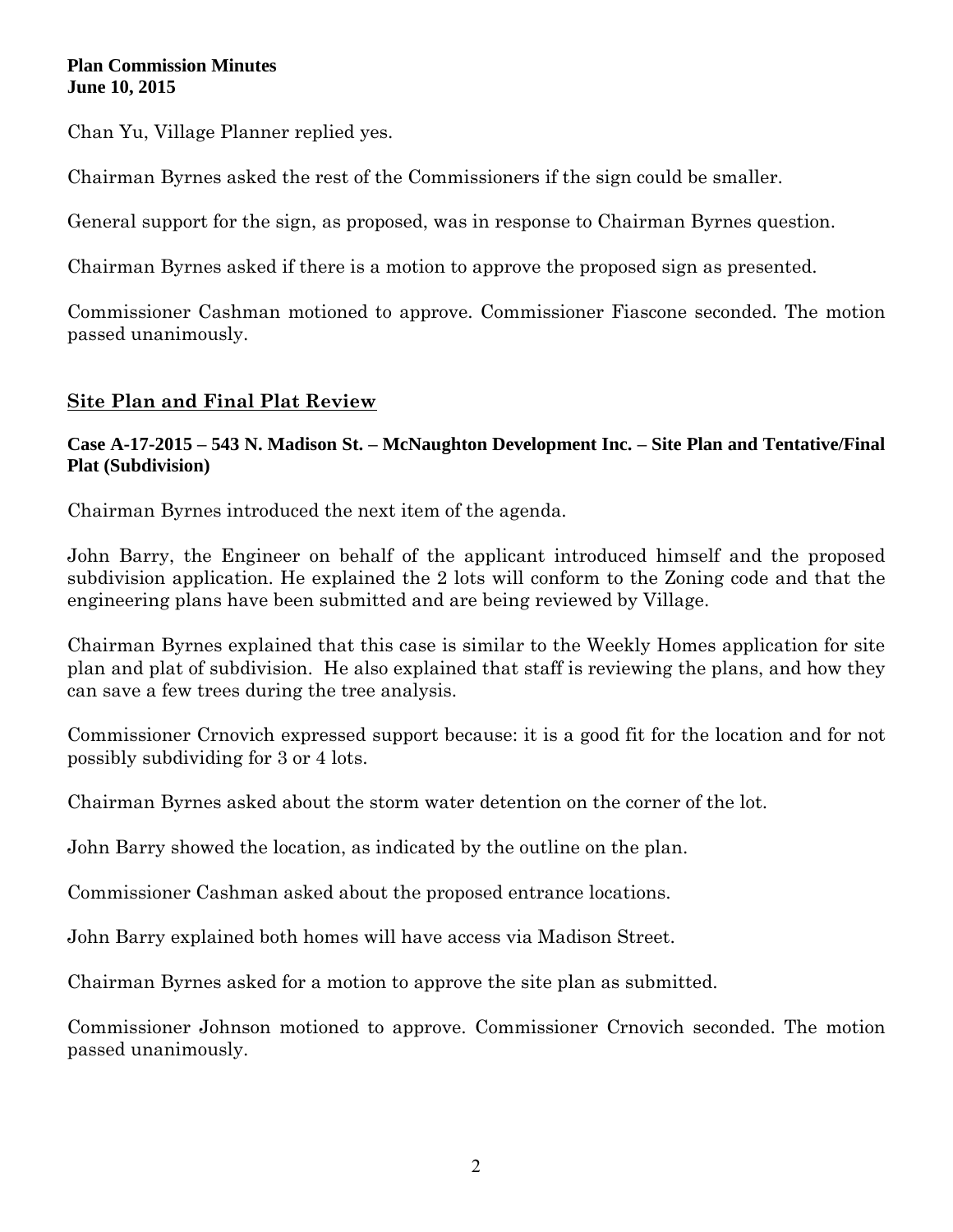## **Case A-18-2015 – 510 Woodland Avenue. – McNaughton Development Inc. – Site Plan and Tentative/Final Plat (Subdivision)**

John Barry explained the Woodland Avenue site plan and subdivision proposal is larger in area and in the R-1 residential district.

Commissioner Cashman asked about the nonconformity and variances the applicant is requesting.

John Barry explained that they are not currently asking for any. However, the code requires the new front yard setback based on the existing home on the lot. At this time, said setback may or may not work for the homes they plan to build in the future. Further, he noted the other setback requirements are based on the block average.

Chan Yu mentioned the setbacks potentially needing a variation includes the front yard and side yard.

Commissioner Cashman expressed a hard time reviewing the application because the lots proposed are the only ones shown, in lieu of the block averages. The area in particular, without this information causes concern for him, due to the large setback and lots. Thus, he believed that this is an incomplete application without the block average data.

Paul McNaughton introduced himself and asked what data they are missing.

Commissioner Cashman indicated the block average that is necessary to calculate block average is missing.

Paul McNaughton explained the only setback dictated by block average is the front yard on Lot 1; and that would be 70 feet. Further, there are no other homes along County Line Road that comes close to 70 feet so they are well in the requirement of the front yard setback.

Commissioner Crnovich stated the front yard should be based on Woodland not County Line.

Paul McNaughton explained the short side between the 2 sides of a corner is considered the front yard.

Commissioner Crnovich indicated the existing house on Lot 1 has a Woodland address.

Community Development Director Mr. McGinnis explained there are 3 frontages post subdivision, with 1 house setting the block average. The houses on Cleveland are irrelevant and the only area they may need relief is based on County Line.

Commissioner Cashman asked why "maybe" and that concerns him.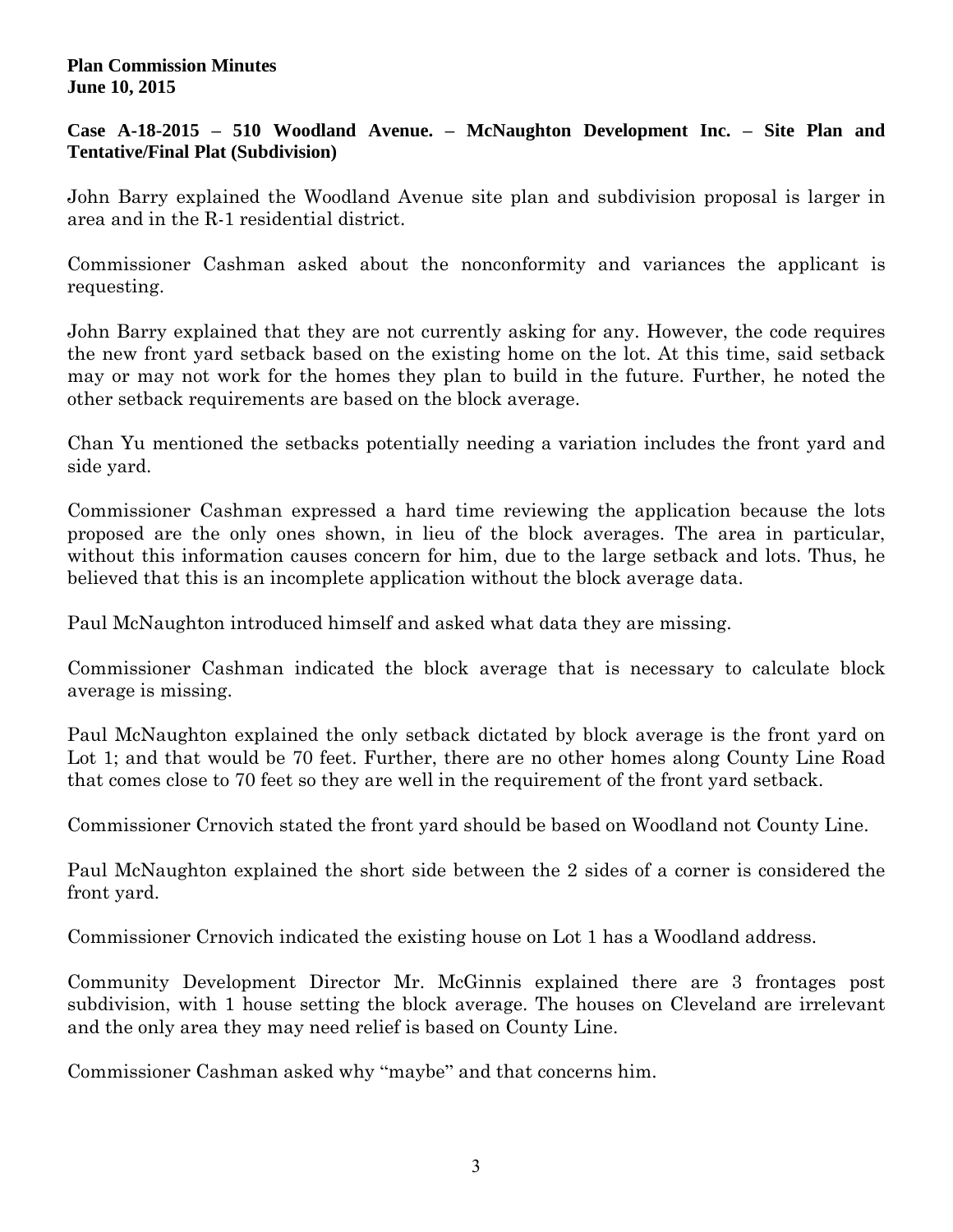Mr. McGinnis explained they have not gotten that far into the house plans yet. If the forthcoming plan for the home will not work with the setbacks set by the existing home, they will need relief.

Paul McNaughton explained it's not a problem. It's just a situation we would like to make everyone aware of. And that this stems from only 1 house setting the block average.

Commissioner Ryan asked what would happen if the ZBA does not grant you the variation.

Paul McNaughton explained that they would have to adjust the house.

Commissioner Krillenberger asked what the question before us is.

Paul McNaughton explained, the site plan.

Chairman Byrnes explained the site plan with the zoning bulk regulations.

Commissioner Krillenberger asked if the forthcoming variation would be a PC responsibility.

Chairman Byrnes replied that would be ZBA.

Chairman Byrnes asked Commissioner Cashman if he has sufficient information for review.

Commissioner Cashman asked why there is mention for a possible variation.

Paul McNaughton explained he wanted to give the Commission full disclosure.

Commissioner Cashman expressed he is not in favor of creating a situation to subdivide a lot if variations would be required.

Paul McNaughton explained he will take variances off the table. We just wanted to give the PC notice for the future. We won't come for them in the future.

Chairman Byrnes asked if the application violates anything in the code and standards of the site plan approval process.

Commissioner Ryan asked the opinion of staff if they have met all requirements.

Mr. McGinnis replied that they have spent a fair amount of time on this. The proposed home is set by prescriptive and block average setbacks as shown; and if they can construct a home based on those lines, staff does not foresee an issue with it meeting the requirements.

Commissioner Cashman asked if the existing home's setback apply.

Mr. McGinnis replied yes, and that's what's creating part of the problem.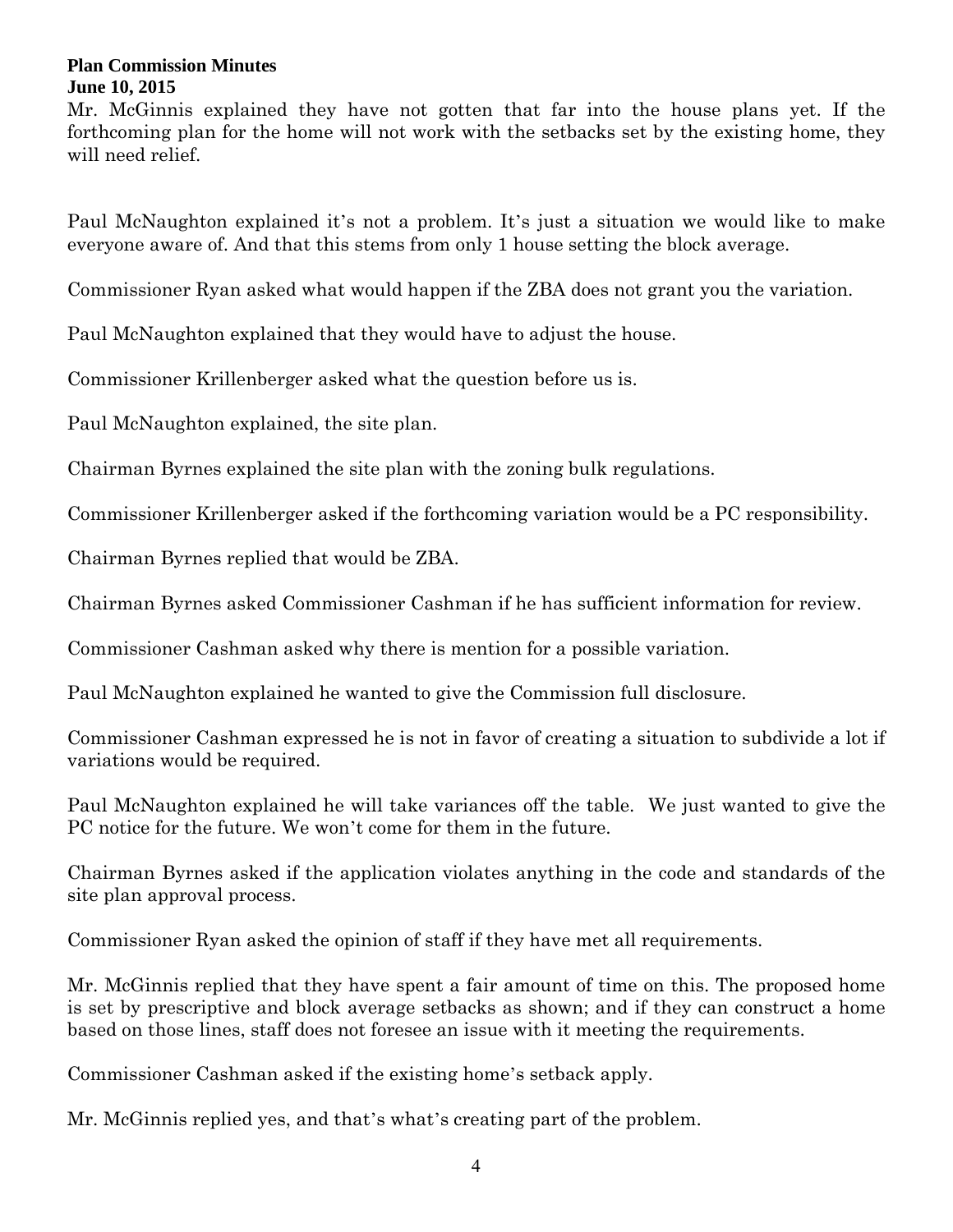Commissioner Cashman stated the existing house setback should be shown on the plan.

Mr. McGinnis replied the 35 foot setback is prescriptive.

Commissioner Cashman asked which would apply.

Chan Yu explained this is illustrative and the actual building line would come downstream in the process.

Commissioner Cashman expressed this is why this is confusing.

Chairman Byrnes explains the problem is they don't have the proposed house on here; and yet, we are being asked to review the site plan.

Commissioner Unell asked if the 35 feet the correct number.

Paul McNaughton explained on the code it's the correct number. And based on another provision of the code, it's not the correct number. He has no problem coming back with the block average line on the plan.

Commissioner Cashman expressed that this is very important in Hinsdale, to have the correct setbacks on large lots, especially in the Woodland neighborhood.

Commissioner Krillenberger asked what if the house there is demolished.

Mr. McGinnis replied the code would use the setback lines for up to 5 years.

Commissioner Cashman would like to see the current lot lines on the plans in lieu of the prescriptive setbacks of the Code.

Paul McNaughton asked if they can vote based on current building setback lines.

General thoughts were against doing that.

Commissioner Crnovich reiterated that she is not comfortable with that and pointed out a mistake of "City of Darien" printed in the plan.

Paul McNaughton explained they are doing a project there right now and it must've transferred over through using the same template.

John Barry stated essentially, they are asking for a vote, contingent on the building lines will be shown on the plans.

Chairman Byrnes asked staff to prepare draft Findings and Recommendations to vote on at the next meeting.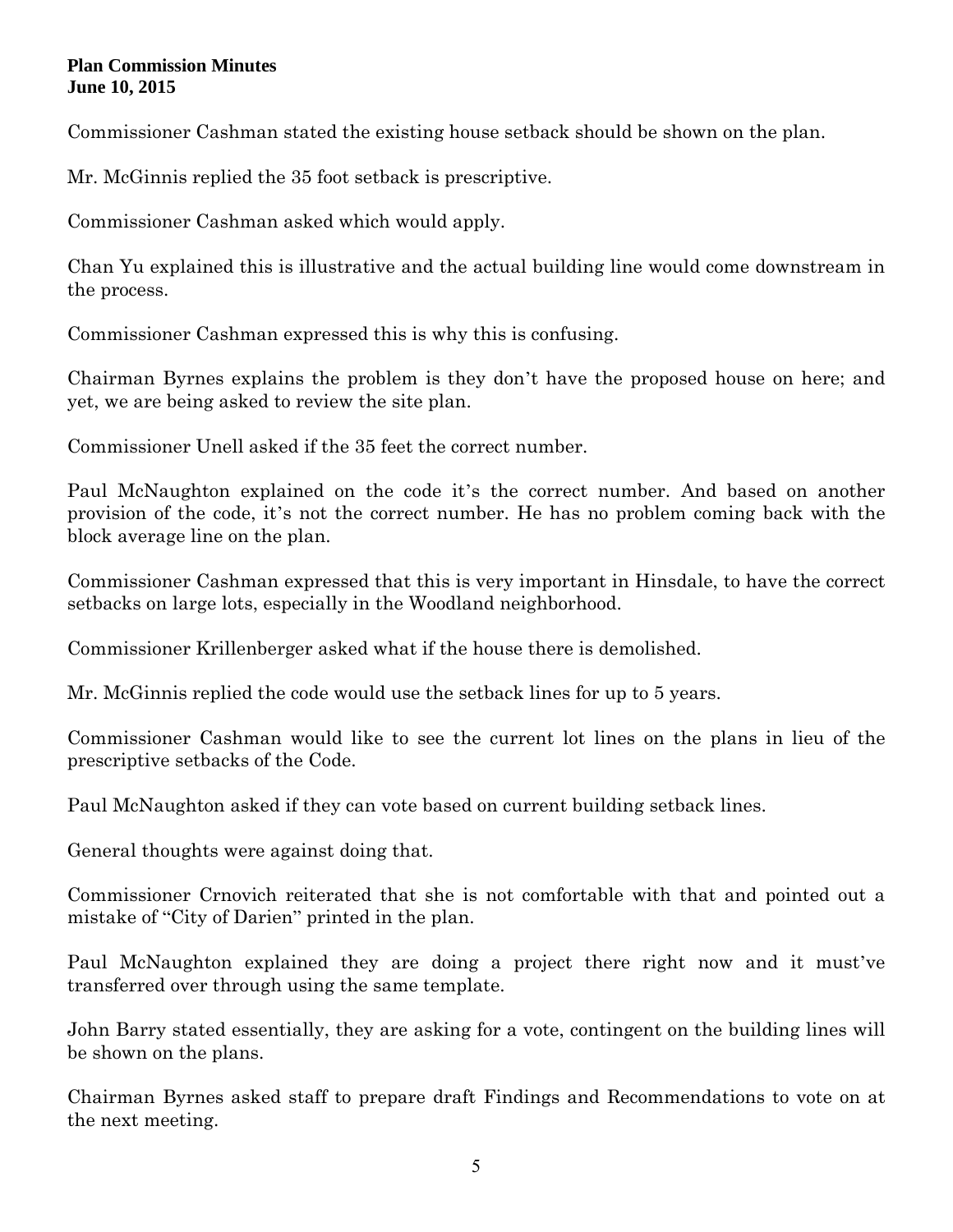Mr. McGinnis explained that won't make any difference because the Board will not take any action without a recommendation from the PC.

There was general agreement for continuation of the application at the next meeting.

# **Sign Permit Review**

## **Case A-20-2015 – 10, 11 & 12 Salt Creek Lane and 901 & 907 Elm Street– Med Properties/Salt Creek Campus, LLC – Eight (8) New Ground Signs**

Chairman Byrnes gave a brief introduction of the sign application, including the variation process through the ZBA in April that was approved to have 8 signs in the area. He also reiterated the PC will review the signs for compatibility.

Pete Coules, the attorney representing the applicant explained that if IDOT raises an issue with sign 1 of the application, we will have to deal with it at that time.

Commissioner Cashman asked after it's been installed.

Pete Coules said yes, and proceeded to present the application.

Commissioner Crnovich asked for clarification of what was approved at the ZBA meeting.

Pete Coules explained the ZBA approved the 8 offsite locations of the sign, the lighting and the area of the signs.

Commissioner Crnovich asked for clarification for what the PC will be reviewing.

Pete Coules explained the materials. He also talked about the disconnect between the ZBA and PC for this particular application.

Chairman Byrnes explained moving forward, the PC may take a look at the sign variations. In this case, the PC will access the number of signs, visual compatibility and design.

Pete Coules continued to give a presentation of the surrounding area, existing signs and what is proposed through a PowerPoint presentation. A note mentioned was, the existing signage in the area solely benefited Spinning Wheel and cancer center. He clarified what they are proposing are way finding signs.

The sign contractor Kim Cardosi passed out the materials for the PC to pass around. She also explained the reasoning for the materials to match what exists in the area and the purpose and need for the way finding signage.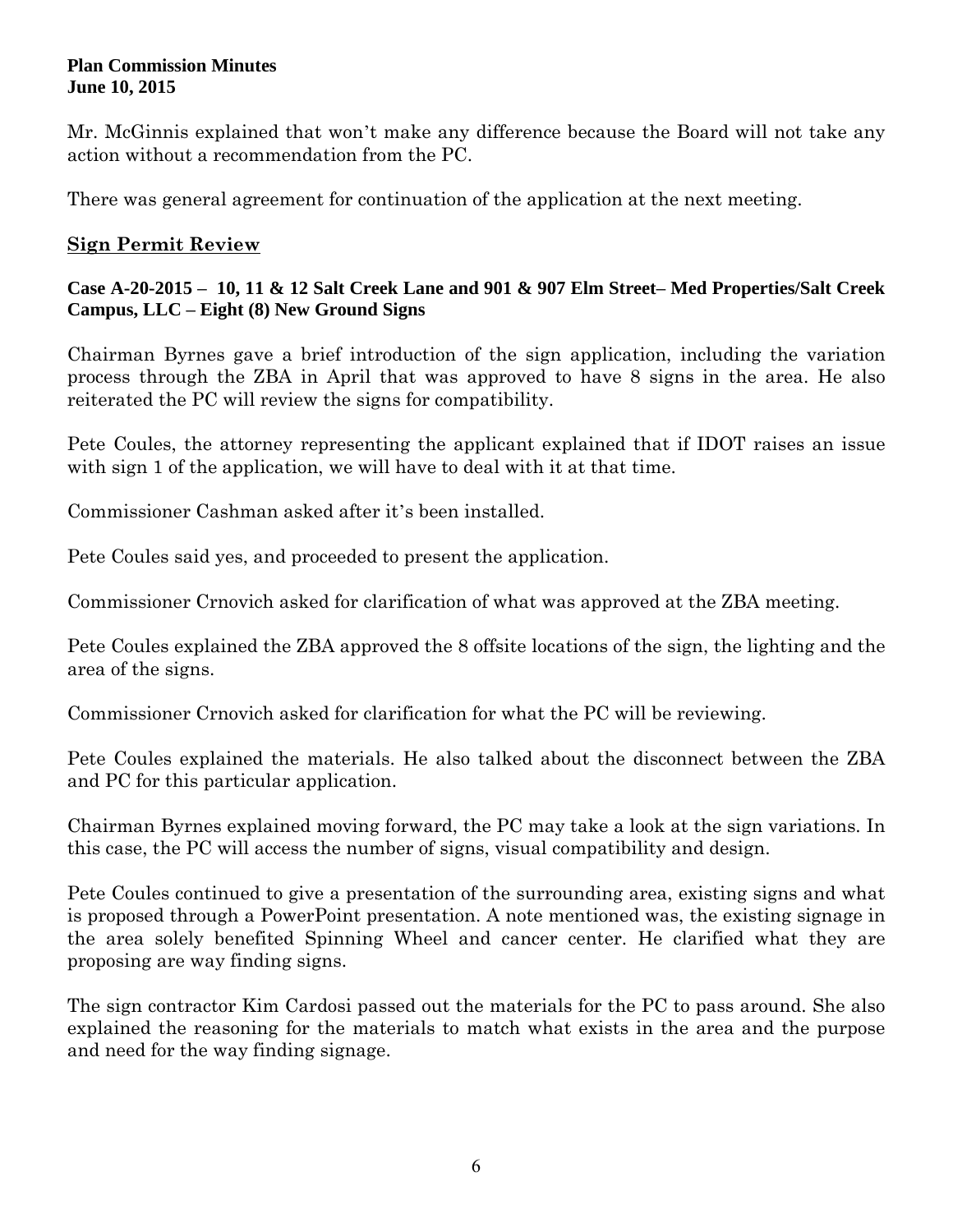Chairman Byrnes expressed that he has a couple of problems with the signs: the number of them, inconsistency, and sign number 1 does not include any other entities in the area.

Commissioner Crnovich concurred with Chairman Byrnes's view. Moreover, she questioned staff if this proposal is allowed through the Zoning code  $(9-106(D)(1))$ - since this references medical offices.

Mr. McGinnis explained this was the specific request of the variation.

Commissioner Johnson asked staff if the minutes were included since she did not see it.

Chan replied yes and showed them attachment 4 of the packet.

Commissioner Johnson asked what line.

Chan reads the paragraph of the approval minutes.

Commissioner Crnovich asked what authorized the ZBA for the variation the applicant proposed.

General discussion between the differences between the existing signage and proposed ensued. In short, the other existing signs in the area are on its respective property.

Commissioner Crnovich argues the proposed signage will add to the confusion in the area; because the proposed signage would reflect only Med Properties. She also expressed concern for setting precedence for future sign requests by the other entities.

Pete Coules explains the process by the Association before a sign application is submitted.

General argument with respect to the authority to grant a variation for this case ensued.

Pete Coules explains the need for the way finding signs in the area in general, and its function to get people to the immediate care facilities. General argument for the need ensued. Variables such as travel speed, line of sight and location in relation to the signage were topics discussed.

Commissioner Cashman asked Mr. McGinnis what the timing is for the IDOT intersection.

Mr. McGinnis replied that he can certainly ask the Village Engineer to work with IDOT for larger street signs if that is the concern.

General argument for the need for the signs and comparisons between the existing and proposed signs ensued.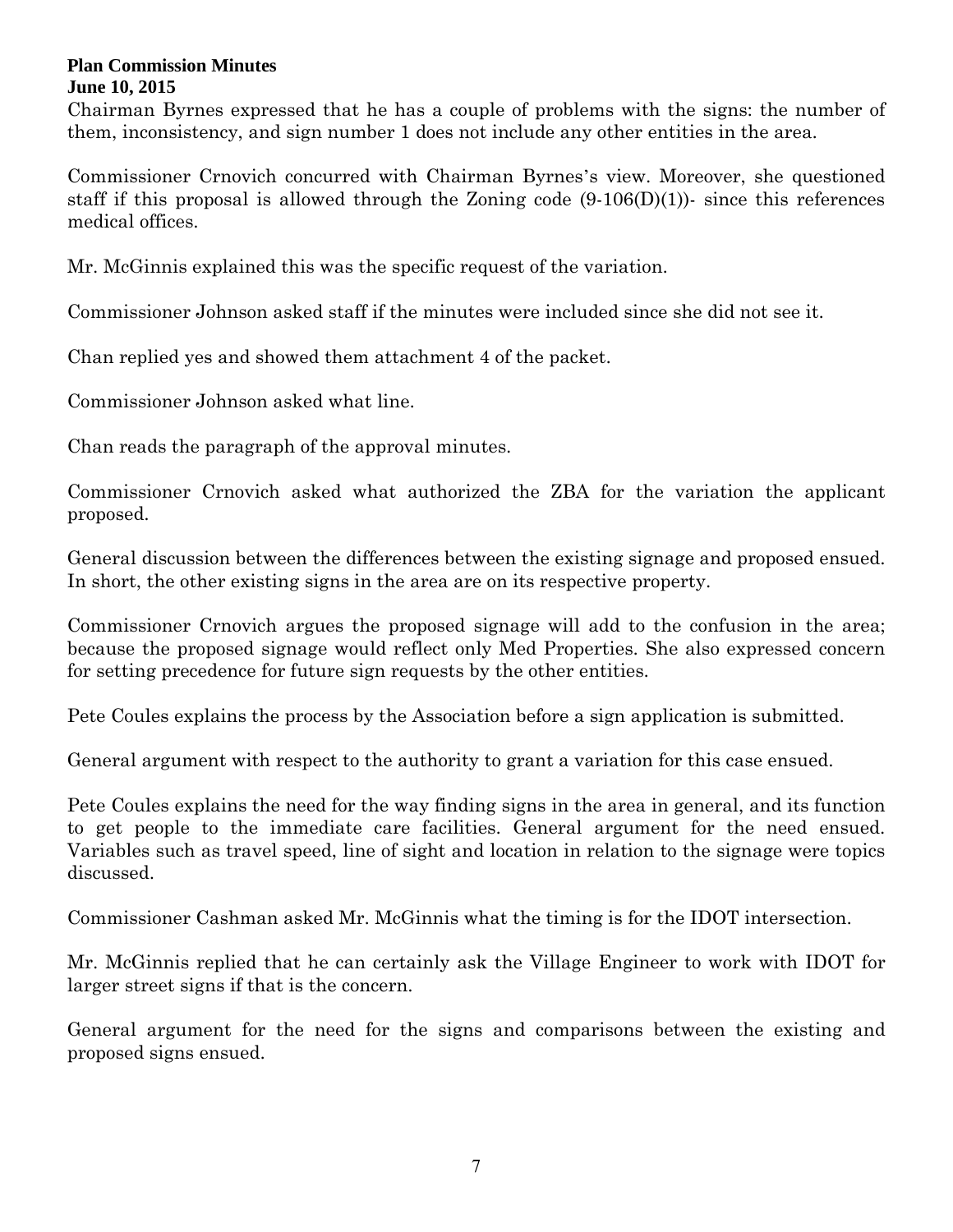Discussion for adjusting the signs for approval by the PC included:

1. Sign 1 can be 6' tall by 4' wide, 2" wider than the rest. (Dimension for the rest of the signs would be 6' by 3'10")

- 2. Signs 5 9 were approved as submitted.
- 3. All white wooden signs in area are to be removed.
- 4. Hinsdale Office Park monument sign is to be removed.
- 5. Two yard signs in front of 11 Salt Creek are to be removed.
- 6. Sign 1, 2 and 3 content adjusted per attached.

Chairman Byrnes asked for a motion to approve the sign package as submitted and amended (to reflect the above).

Commissioner Unell motioned to approve. Commissioner Crnovich seconded. The motion passed unanimously.

Mr. McGinnis asked for clarification for the Woodland site plan setbacks shown to reflect the current building in lieu of the underlying bulk zoning regulations in 3-110.

Commissioner Cashman replied correct.

The meeting was adjourned after a motion was made and seconded at 10:08 p.m.

Respectfully Submitted,

 $\sqrt{22}$ 

Chan Yu, Village Planner